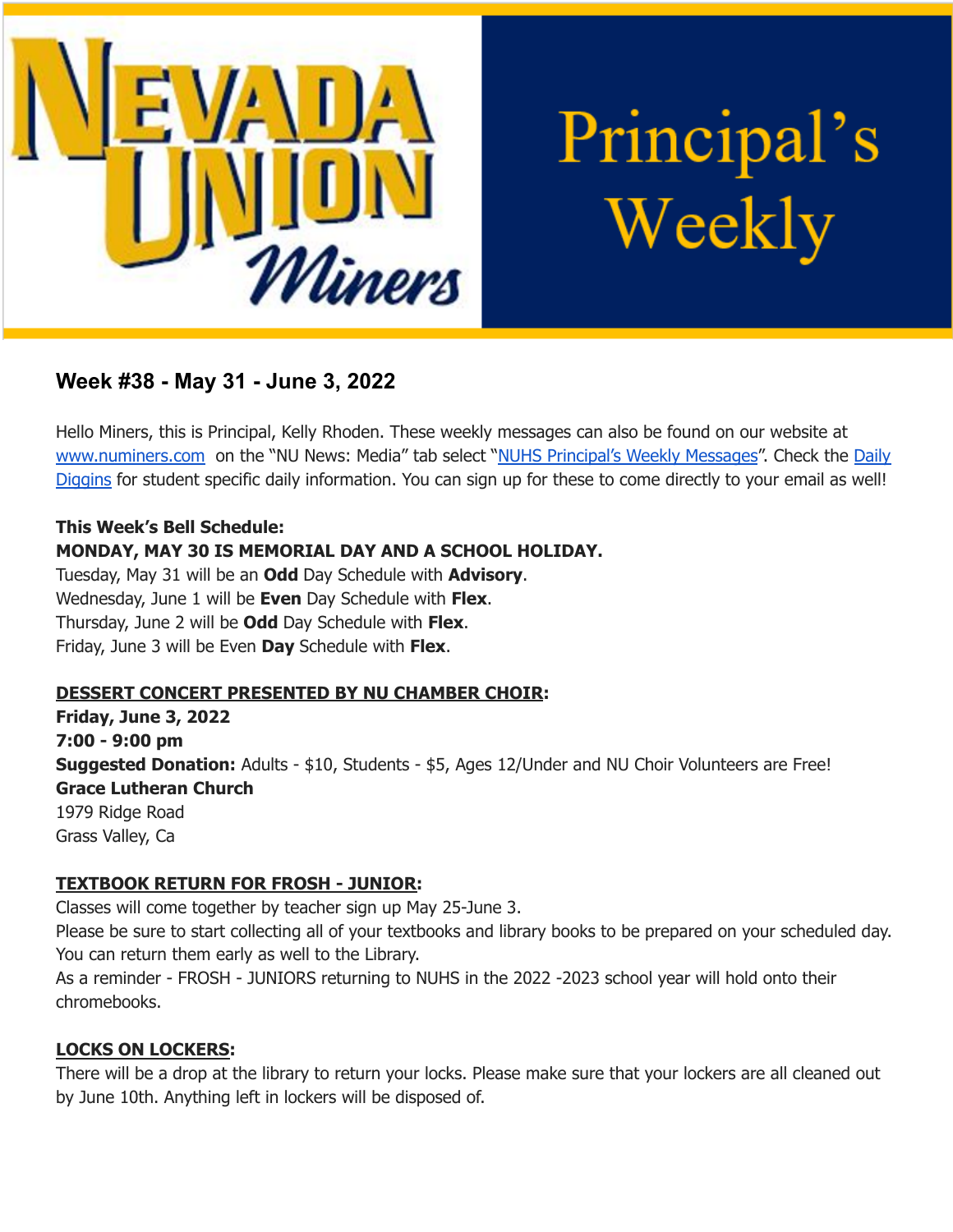### **SENIORS:**

In preparation for Graduation Activities, please be sure to review the Senior [Information](https://nevadaunion.njuhsd.com/documents/Nevada%20Union%20HS/Activities/Senior-Information-2022.pdf) tab on our website for student information and requirements. All seniors have been mailed and emailed a letter with the final checkout information. It is important that all materials and Senior Chromebooks are turned in by **Thursday, June 9th at 3:30** unless you still have finals to take.

# **Senior Chromebook Turn in:**

Monday, June 6 - Thursday, June 9th in the Library between 7:45am - 3:30pm

All Seniors received an email from Principal Rhoden through your student view. Please read the document for all of the year-end tasks to be completed in order to receive your diploma on Graduation Day! Letters are being mailed home today as well.

# **MYSCHOOLBUCKS:**

- **SENIORS** BE SURE TO USE YOUR CAFETERIA BALANCES BEFORE THE END OF THE SCHOOL YEAR. Please visit the cafeteria to request any refunds.
- For all other grade-levels, MySchoolBucks will carry over to next year.

**CAP & GOWNS:** Seniors please pick up your Cap & Gowns that have been ordered in the Student Store.

**FINALS:** All Seniors must work out with your 6/7/8th period teachers the best time to take your finals early so that you can participate in all the Senior Activities on Friday, June 10, 2022. Teachers are aware that all Seniors are completing finals early for these 3 class periods.

# **SENIOR ACTIVITIES: FRIDAY, JUNE 10, 2022**

All Seniors are required to be present to participate in the Graduation Ceremony to the follow events:

- Senior Breakfast: All Seniors will meet in the Cafeteria for breakfast
- Senior Slideshow: Following Breakfast
- Senior Graduation Prep / Rehearsal (We will review expectations, requirements, and practice for Graduation.
	- $\circ$  Seniors will walk in groups of 4 students. Students choose their groups.

# **GRADUATION: Graduation is on Saturday, June 11, 2022 @ 9AM**

There are currently no restrictions and we are proud to offer our students a 'normal' ceremony to celebrate your high school graduation! Way to Go Class of 2022! Please review the Graduation [Information](https://nevadaunion.njuhsd.com/Information/Graduation/index.html) tab on our website for details for students and visitors.

Students will arrive at 8AM. For Preparation and restrooms females will report to the West Gym; Males to the Ali Gym and All-Gender restrooms will be open in the Ali Foyer or the Front Office near the West Gym. Check in at one of these locations for further directions. Parking is in the J Lot in the front of the school (the middle parking lot).

# **YEARBOOKS:**

Pre-Sales 2022 Yearbooks are SOLD OUT! If you're still looking to buy a copy, go t[o](https://bit.ly/22NUYearbookList) [bit.ly/22NUYearbookList](https://bit.ly/22NUYearbookList) OR to [NUminers.com](https://nevadaunion.njuhsd.com/Activities/Yearbooks/index.html) and register on the Yearbook Wait List. Once we find out how many extra copies the printers ship to us, we can offer a few more for sale at distribution. Thanks to everyone who ordered, and we can't wait to share all the memories with you when our yearbooks are delivered! More info on that coming soon…